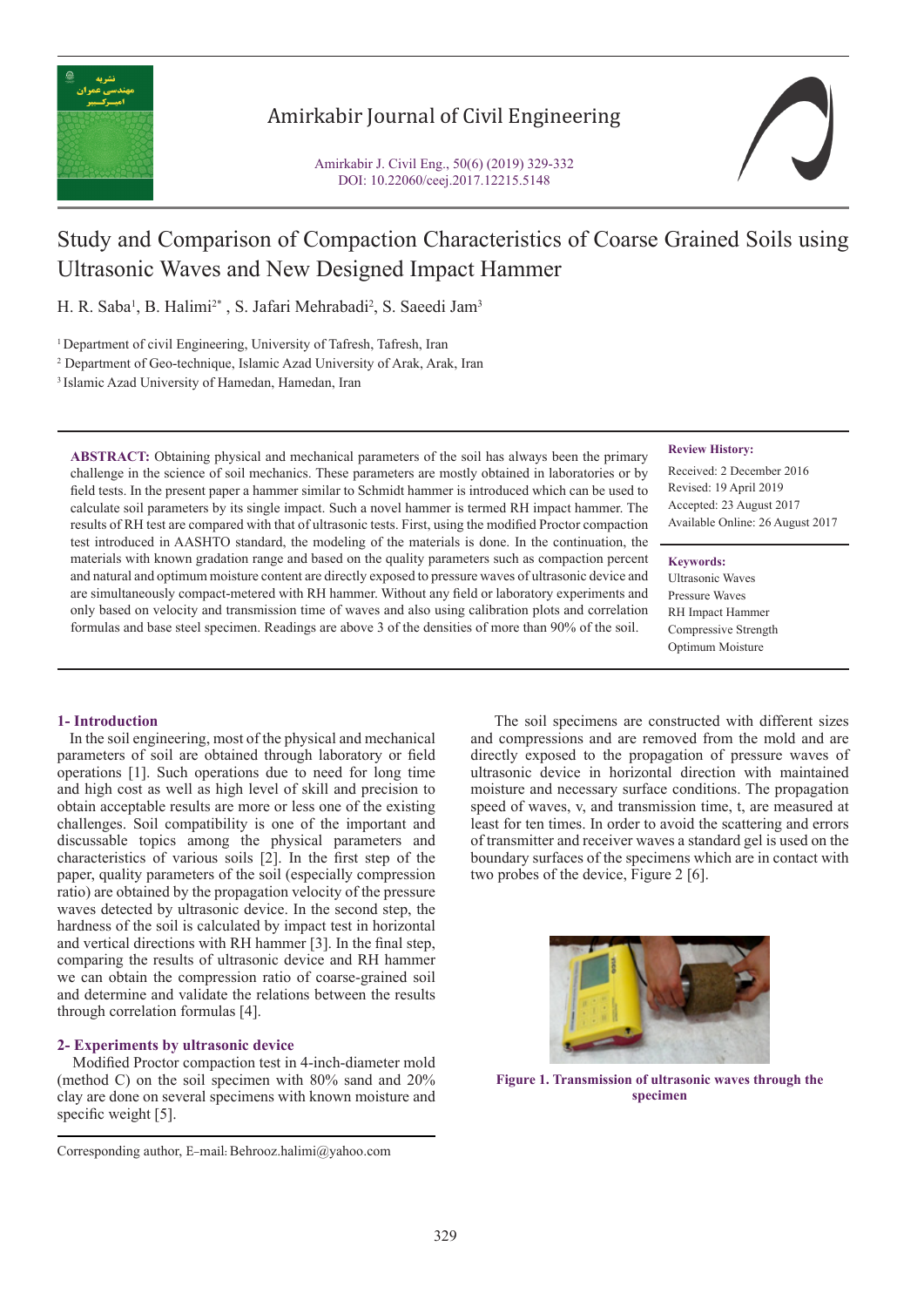Each sample has certain moisture and specific weight that is a proper average over velocity and time reads from the device. In the continuation, having in hand four basic parameters including moisture percent, specific weight, average speed of propagating pressure waves and the transmission time of waves one can perform qualitative investigations on various samples in terms of moisture percent and compression. Figure 3 shows variations of speed of pressure waves in the samples as a function of dry specific weight variations. The figure is representing the ascending trend of pressure wave speed with specific weight increase [7].



**Figure 2. Variations of speed of propagating pressure wave vs dry specific weight variations**

#### **3- Experiments by RH impact hammer**

In this section, a newly designed device termed RH impact hammer shown in Figure 4 is introduced. This hammer is designed based on the analog Schmidt hammer with softer internal spring and lighter internal mass so that smaller impact is applied on the soil surface. It can calculate parameters such as compression, specific weight and hardness of soil material surfaces by a sensor that is incorporated in its end so that applying a few impacts and reading the hammer numbers in horizontal and vertical directions the compression characteristics of the material can be obtained [8]. Parameters of the RH impact hammer are shown in Table 1.

**Table 1. Parameters of the impact hammer**

| value            | Parameter           |
|------------------|---------------------|
| $30 \text{ N/m}$ | Spring constant     |
| 50g              | Internal mass       |
| 8 cm             | Maximum stretch     |
| 4 cm             | Maximum compression |

 The process of the impact hammer can be briefly explained such that it is first contacted with the soil surface and then with the graphical interface the execution command is generated. Application of pressure on the hammer, an impact is imposed on the soil surface using its internal weights. The resistance and voltage sensors of the hammer calculate the value of the inserted impact. The value is converted to standard output by electric circuits. The standard output is

given to microcontroller unit with ADC convertor and the microcontroller calculates the compressive strength using the sensor results and finally compressive strength is shown on the LCD display by microcontroller.

 As shown in Figure 4 impacts in the horizontal direction is applied to the soil sample. It is worth noting the mentioned method is already calibrated with other reference experiments such as direct shear, sand bottle and modified Aashto density tests on soil.



**Figure 3. RH impact hammer on the compressed soil**

 As indicated in Figure 5 and Figure 6 the results of RH impact hammer  $(N_H, N_V)$  increase with compression ratio growth unless for moisture percent higher than optimum value for which decreasing behavior is seen.





**Figure 5. N<sub>u</sub> and N<sub>v</sub> vs compression**